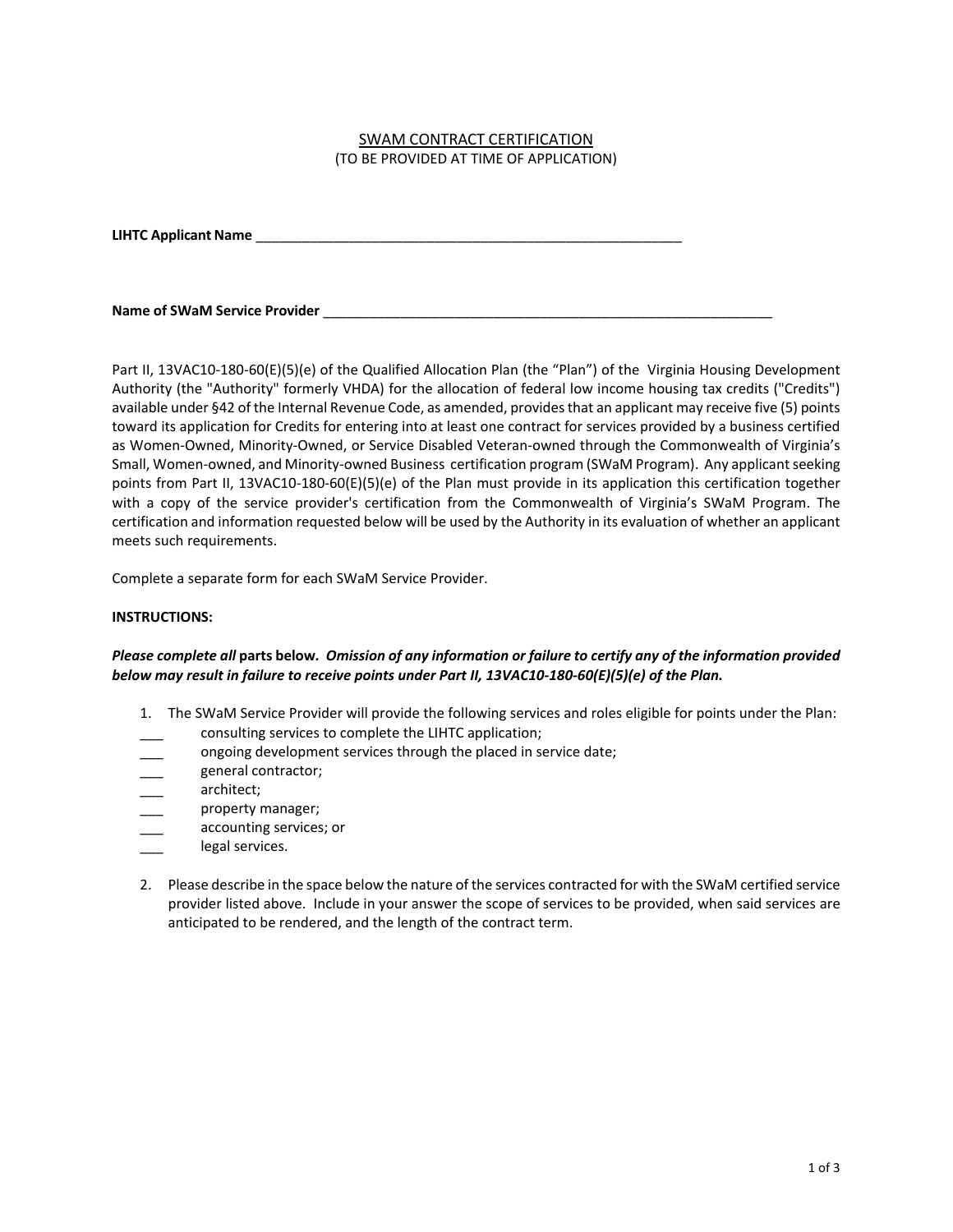- 3. Attach to this certification a copy of the service provider's current certification from the Commonwealth of Virginia's SWAM Program.
- 4. The undersigned acknowledge by their signatures below that prior to the Authority's issuance of an 8609 to the applicant, the undersigned will be required to certify that the SWaM service provider successfully rendered the services described above, that said services fall within the scope of services outlined within Part II, 13VAC10-180-60(E)(5)(e) of the Plan, and that the undersigned service provider is still a business certified as Women-Owned, Minority-Owned, or Service Disabled Veteran-owned through the Commonwealth of Virginia's SWaM) Program.

[Contract Certification and signatures appear on following page]